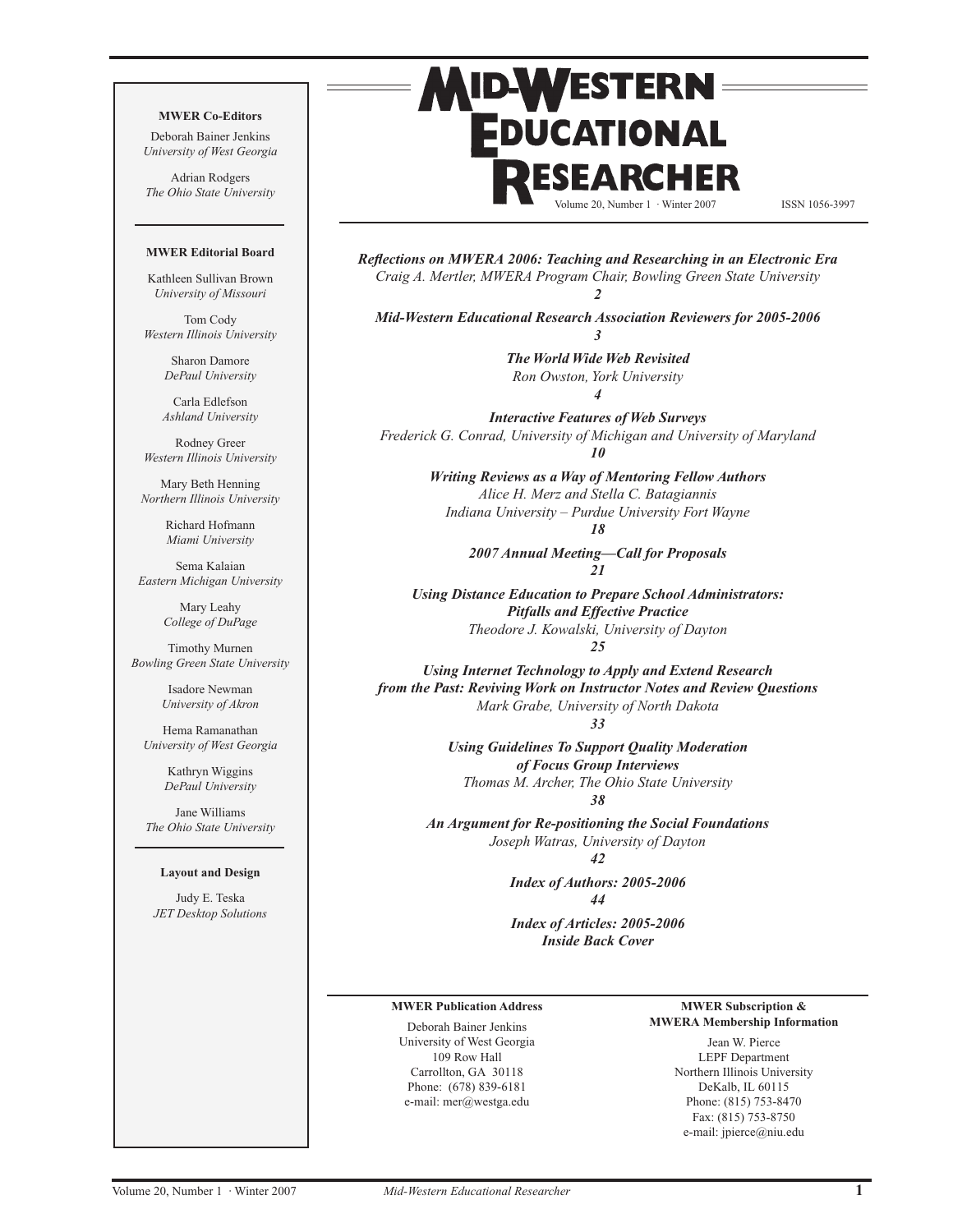# *2006 MWERA Keynote Address The World Wide Web Revisited*

Ron Owston York University

Nearly a decade ago I wrote in *Educational Researcher* one of the first widely cited academic articles about the educational role of the Web (Owston, 1997). I argued that before educators rush into adopting it we must be able to demonstrate that the Web (1) can increase access to learning, (2) must not result in higher costs for learning, and (3) can lead to improved learning. These criteria seemed to make sense in 1996 when I wrote the article and the Web was new to most of our educational institutions. Where are we today with respect to meeting these criteria? What progress have we made toward achieving them? Are they still relevant? What new research does the educational community need about the Web? These are the questions that I am going to address today. Before doing so, I think it would be helpful to look back briefly at the history of the Web as it relates to teaching and learning.

# The Rise of the Web

While working at the European Particle Physics Laboratory at Geneva, Switzerland, Sir Tim Berners-Lee came up with the idea of the Web. He wrote the protocols for it in 1989, circulated them among colleagues for comment, and launched his first Web site in August, 1991, (a copy of which can still be viewed at http://www.w3.org/History/19921103 hypertext/hypertext/WWW/TheProject.html). Berners-Lee's goal was to develop a tool that would allow the laboratory "to much more efficiently use people who came and went, use student work, and use people working remotely." Interestingly, Berners-Lee felt that the Web should not be "a big browsing medium," nor "a glorified television channel." Instead, his vision was that it would be "an information space through which people can communicate…by sharing their knowledge in a pool" (Berners-Lee, 1999). Therefore, it is encouraging to look back and see that he first conceived of the Web as a learning tool.

The Web caught on very quickly in the academic world as a tool for sharing information; however, it was not until the development of the Web browser *Mosaic* in 1993, which permitted the display of graphics that a significant number of educators began to see its possibilities for teaching and learning. A year later the soon-to-be popular Netscape browser emerged, and by the mid 1990s Web-based courses aimed at university, college, and high school students began to spring up around the world almost overnight. Early courses were largely text-based with a limited amount of graphical images because dial-up connections to the Internet were slow. As the dial up technology improved and high speed access became more prevalent around the turn of the century course

developers began integrating more graphics, animation, sound, and video into their courses. Growth was aided by the development of course management systems—WebCT being one of the first—that simplify the process of putting course materials online. According to a recent survey by the Sloan Consortium (2005), nearly two thirds of undergraduate and over a quarter of graduate degree programs in institutions of higher education in the U.S. now offer Web-based courses. Numerous courses are available on the Web for public school students as well, offered by school districts, state educational authorities, and non-profit and for-profit organizations.

The impact the Web is having on young people today was totally unanticipated by Berners-Lee. The Web and digital technology more generally spawned a new generation of youth and young adults—those who do not know a world without this technology as they were born into it. Referred to as the Net Generation (Tapscott, 1998; Oblinger and Oblinger, 2005) or Digital Natives (Prensky, 2006), this generation is in our public schools today and they are now entering our colleges and universities. Prensky draws a distinction between this generation and those born before the digital revolution, a group he calls Digital Immigrants that includes the vast majority of teachers. He describes how Digital Natives do so many things differently: communicate, share, buy and sell, exchange, create, meet, coordinate, evaluate, play games, learn, evolve, search, analyze, report, program digital devices, socialize, and grow up. Digital Immigrants can—and do well—many of the same things as Digital Natives, but what distinguishes Digital Natives is that they do all of these things so intuitively and are constantly inventing new ways of using technology for almost every activity in their lives. Prensky goes as far as to suggest that Digital Natives actually *think differently* based on his observation of young people and on what recent research says about the brain continually reorganizing itself in response to various kinds of stimuli, a process called neuroplasticity. Others have reported the same phenomenon as well. For example, John Seely-Brown, Chief Scientist at Xerox and director of its Palo Alto Research Center, who hired young students to design future work and learning environments, observed how students think in ways alien to his own generation in designing projects (Seely-Brown, 2002). The implications of Prensky's hypothesis are immense if it is borne out by further research. Schools will have to fundamentally change the way learning is organized or risk alienating an entire generation of students.

The mainstream educational research community took some time to recognize the potential of the Web as a learning tool and its impact on learners. My article in *Educational Researcher* published in March 1997 was the first in a journal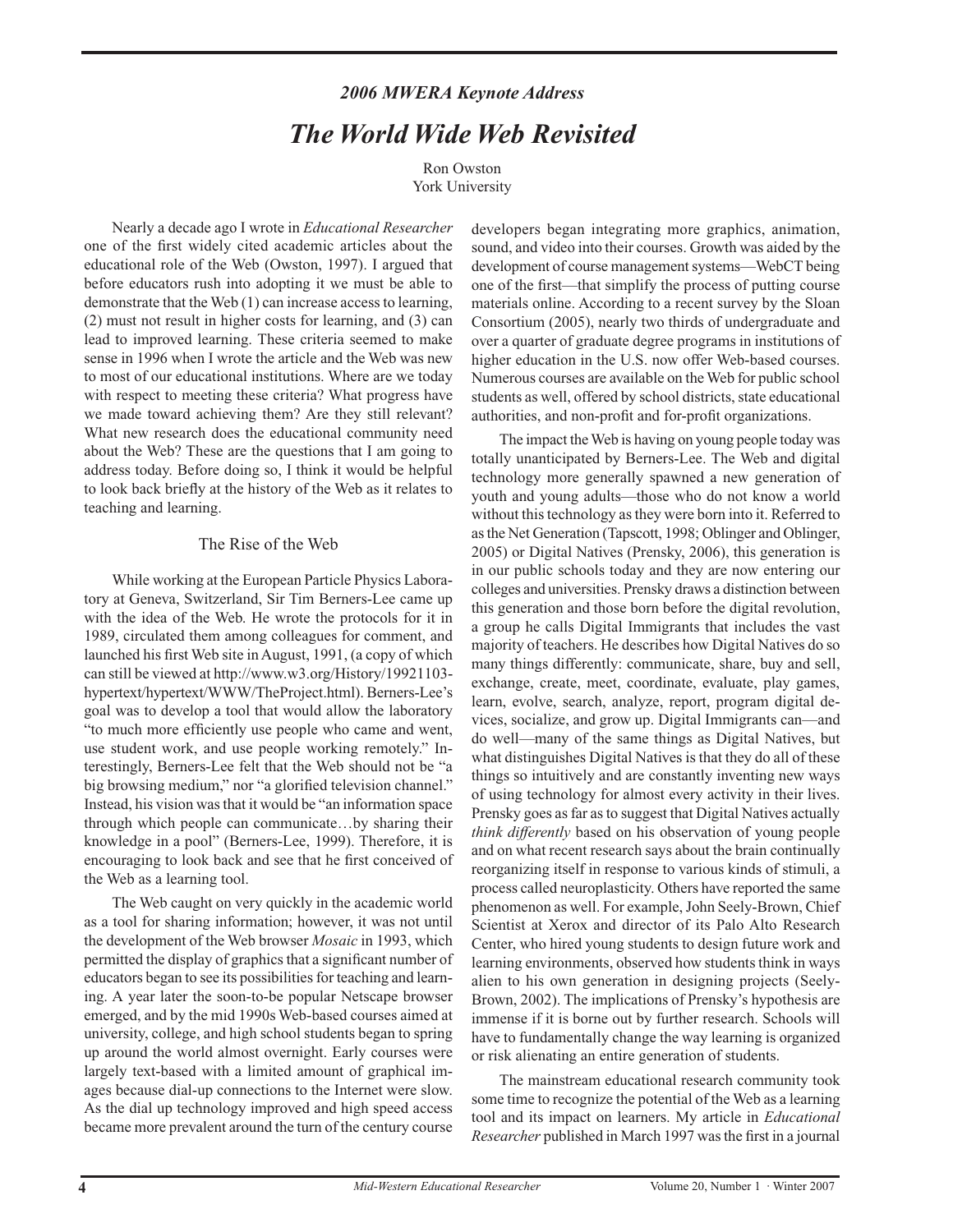sponsored by the American Educational Research Association to deal specifically with the Web. An earlier article by Burbules and Bruce (1995) discussed publishing on the Web and another by Blumenfeld, Marx, Soloway, and Krajcik (1996) mentioned the Web in passing as a tool to support collaborative communities. Because of its newness, the editor of my article asked me to give a definition of the Web as well as illustrate what a Web address is like! The topic did not appear at all in AERA's flagship journal, the *American Educational Research Journal,* until 2000. That is not to say that other researchers were not studying or discussing the potential of the Web: a full text search of ERIC up until the end of 1996 revealed that "World Wide Web" was mentioned 471 times in various contexts either as a central focus or in passing. To set this in context, the terms computers or microcomputers appeared nearly 30,000 times during the same period. I do not wish to belabor this, but merely want to emphasize that when discussing the Web we are talking about a rapidly evolving phenomenon that has been researched from the perspective of teaching and learning for only about ten years. Therefore, it is not surprising that we know so little about the Web's educational value.

#### Access to Learning

Now let us take a look at my first criterion about access to learning. My intention here was to ask whether the Web could provide people with opportunities to learn which they otherwise would not have. That is, does the Web allow people to access learning who could not attend face-to-face classes due to work, finances, distance, or other barriers? I think the case is very clear here: the Web has opened the door to learning in the last ten years for people to study any time and in any place. There are close to 3 million people in the U.S. taking Web courses in a wide range of subjects in higher education today, which accounts for about one-fifth of the total student population in higher education in the country. Moreover, online enrolment appears to be growing 20% annually whereas the total annual population growth in the higher education system is about 1.5% (Sloan, 2005).

Up-to-date surveys of high school enrolments are harder to come by. The most recent statistics showed that in 2002–03 there were an estimated 328,000 enrollments in distance education courses among students regularly enrolled in U.S. public schools (Setzer and Lewis, 2005). Undoubtedly, these enrolments are significantly higher today, possibly doubled, and they do not include adults taking high school equivalency courses nor private schools. I will give three examples to illustrate the scope of what is happening in K-12. First, perhaps the best known and most studied is the Virtual High School (http://www.govhs.org) which enrolls over 7500 students per year. Students can take accredited courses in most high school subject areas and the school offers Advanced Placement and Pre-Advanced Placement courses. A second example is the Florida Virtual School (http://www.flvs.net/) that offers over 80 courses for grades 6 to 12 and enrolled more than 31,000 students during the 2005-06 school year. Third is the

Michigan Virtual High School (http://www.mivhs.org/), one of the largest online high schools in the U.S., which since its inception in 2000 has had over 23,000 course enrolments and served more than 125,000 students. This school does not grant credit directly but works in conjunction with school districts to award credit and diplomas.

At the time of writing my article the issue of technology *haves* and *have nots* or what is now called the *digital divide* did not receive much attention. In fact, the term digital divide appears only once in the ERIC database prior to 1997. This occurrence was in the report *Connecting Children to the Future:ATelecommunications Policy Guide forChildAdvocates* (1996) which drew attention to the widening gap of access to technology by children based on parental income. Subsequent research has explored various other socio-economic dimension of the problem such as age, education level, gender, race, and area of residence. In addition, comparisons have been made between developed versus less developed countries, on quality of technology available to users, and on the speed of Internet access. Some of the gaps identified earlier on appear to have closed. For instance, access to the Internet in schools and universities is now nearly universal in North America. Across the population more generally, a 2006 survey from the Pew Internet and American Life Project (2006) shows that 73% of American adults (age 18+) go online to use the Internet or email, which suggests that the Web is on its way to becoming as ubiquitous as the telephone and television. (The figures for Canada are slightly lower: see http://www. statcan.ca/Daily/English/060815/d060815b.htm.) The study also found that 74% of white adults go online, compared to 61% of African American adults, and 76% of English-speaking Hispanics. These statistics suggest that the digital divide based on race does not seem to be as serious a problem as it once was, although there is some cause for concern for non-English speaking Hispanics who may not be accessing the Internet at the same rate as English-speaking ones are. The access gap based on income is much larger and still a cause for concern: only 53% of adults living in households with less than \$30,000 in annual income go online compared to 91% of adults living in households earning more than \$75,000. Therefore, my criterion of access needs to be defined not about the notion of simply access to learning, but it needs to ask the question "What are the inequalities of access to learning and how can each one be overcome?" This is a challenge that public policymakers need to address. One way to address this problem may be to set up programs that provide subsidized Internet access for low income citizens as is done now with telephone service in some jurisdictions.

### Costs of the Web

Ten years ago few educational institutions included costs for faculty or student computers in their base budgets let alone budgeting for online learning technology infrastructure costs. They tended to rely on one time only budget allocations or donations. Hence, I raised the issue of whether we can introduce Web-based learning without substantially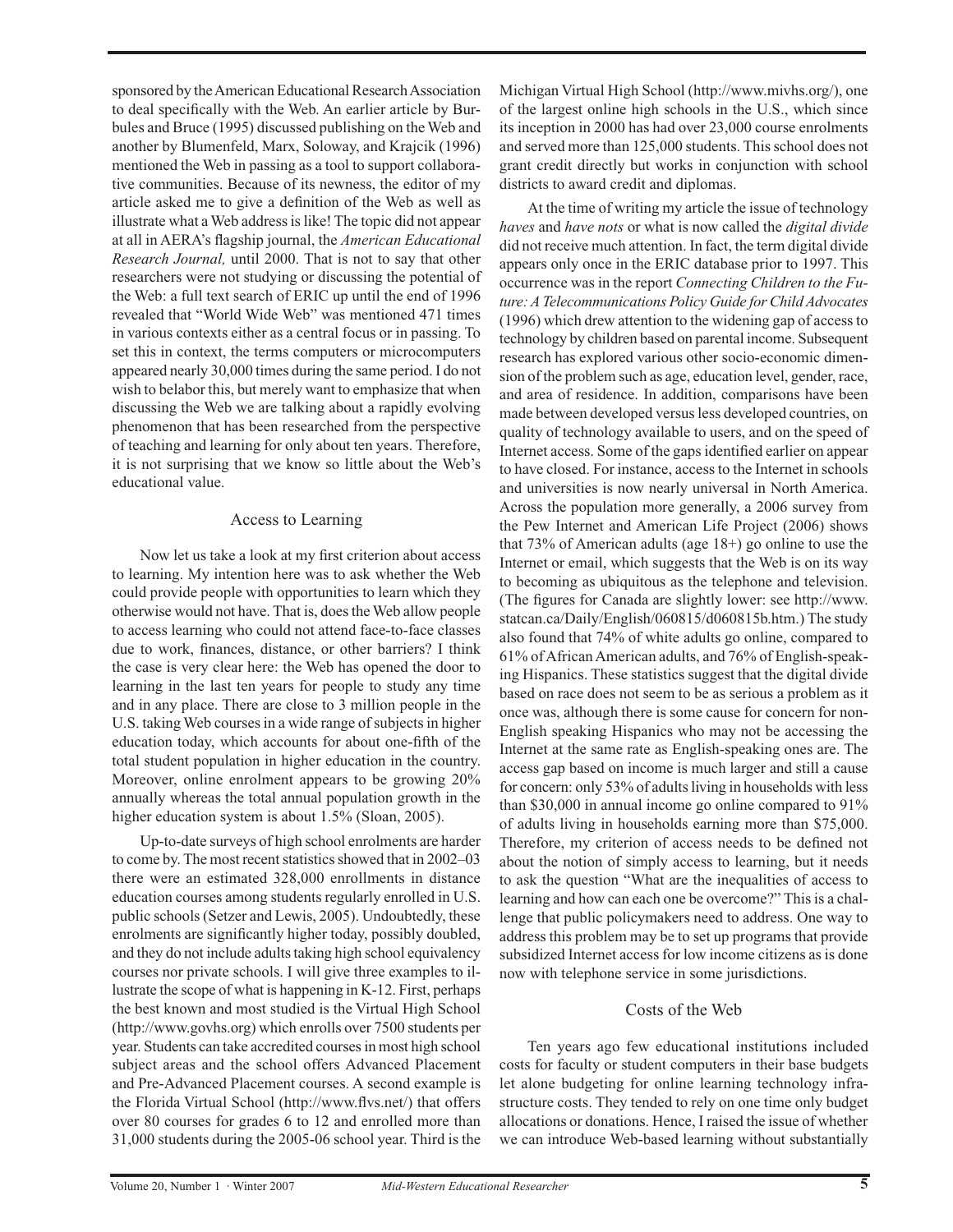increasing our budgets. Much has changed since then with budgets for technology routinely included and seen as essential expenditures in almost all educational organizations. Without a doubt, expenditures on technology for online learning have increased in the last decade, but equally as important is that more and more institutions see online learning as part of their mission. Sloan reports that in 2005, 56% of higher education institutions considered online learning to be a critical long-term strategy; this is up from 46% in 2003 (Sloan, 2005). Additionally, according to a survey done by EDUCAUSE of 890 higher education institutions over 90% of those institutions reported that they use a course management system (http://www.educause.edu/ir/library/pdf/pub8002e. pdf). Only 1.2% said that they do not use one and have no plans to do so while the remaining 8.8% are in the process of reviewing their options or adopting one. Therefore, the basic infrastructure for Web-based learning appears to be in place in higher education at least.

Studies on cost effectiveness of online learning compared to face-to-face classes have not yielded very convincing results because of the complexity in gathering costing data. The exception to this is the work of Carol Twigg who has advocated that the most cost effective approach in higher education is to put online the dozen or two large undergraduate courses that typically make up about one percent of an institution's enrolment (Twigg, 2003). Twigg's Program in Course Redesign (http://www.center.rpi.edu/PCR.htm) studied the outcomes of 30 colleges and universities that received funding to restructure their courses using technology in a variety of ways. The restructuring ranged from using technology to supplement lectures with some out-of-class technology activity through to making courses fully online. The research showed that per student cost savings averaged 41% when comparing the traditional format of the course to the redesigned format incorporating technology. Institutions realized cost savings by freeing up faculty to teach other courses, eliminating adjunct faculty, serving more students with the course, or decreasing faculty workload for the course. Important to note was that the project only compared costs before and after redesign and the study did not include development costs, nor infrastructure and equipment costs as they were already in place. While generalizations cannot be made from this research, it nonetheless illustrates that online learning can reduce costs compared to face-to-face delivery, depending upon what assumptions you are willing to make.

During the last ten years the cost of computers has dropped significantly and their capabilities have increased dramatically. The \$1000 computer remained an elusive goal for many years, but now that barrier has been broken and it is now possible to purchase powerful computers for \$500. The new hurdle is now the \$100 computer. Nicholas Negroponte and colleagues at the MIT Media Lab are in the process of developing a laptop computer for this price to "revolutionize how we educate the world's children… [and] … to provide children around the world with new opportunities to explore,

experiment, and express themselves." (http://wiki.laptop.org/ go/Home). The project is aimed particularly at less developed countries (LDCs) and the expectation is that governments and foundations would purchase large quantities of the machines for students. Large corporate donations are funding development costs and the United Nations Development Program will work with LDCs to implement extensive field trials.

# Learning with the Web

I first began to investigate how Web-based learning affects achievement the year after publication of my article. My university, which traditionally offered a large number of undergraduate correspondence courses, began offering most of the same courses in Web-based format. Enrolment in the Web courses increased rapidly in the mid to late 1990s and faculty started raising questions about their academic rigor. I received funding by the university administration to do a study of achievement in these courses. My senior researcher and I compared final grades of students enrolled in all courses that were offered in three formats: (1) faceto-face lectures; (2) traditional correspondence courses that used mail, telephone, and print materials; and (3) fully online courses. Our findings were quite surprising. Students in Web courses ( $N = 1099$ ) and face-to-face courses ( $N =$ 2467) scored significantly higher than their counterparts in correspondence courses  $(N = 2318)$   $(p < .001$  and  $p < .01$ respectively), although no significant difference was found between Internet and in-class students. We decided to reanalyze the data by comparing only students with passing grades because according to the registrar's office, students rarely failed a course, they just did not complete the final exam and got an F grade. When we did the analysis we found that Web students achieved significantly higher than their face-to-face counterparts ( $p < .001$ ), who in turn scored significantly higher grades than correspondence students (*p* < .001). Drop out rates were slightly higher for Web courses (11%) compared to face-to-face and correspondence (both 8%). Students also reported that taking a Web course was generally a very satisfying experience, with 73 percent saying they would recommend the course to their friends and 68 percent feeling that the course stimulated their interest in taking further courses in the discipline. (See Wideman and Owston, 1999, for details.)

Our study had a very small effect size of +.08. The effect size specifies the number of standard deviation units separating the outcome scores of treatment and control groups in a study. Generally effect sizes should be +.25 or more for the treatment to be considered educationally meaningful. Therefore, the strongest statement that we could make was that there was no educational difference between achievement of Web students and their face-to-face counterparts. Nevertheless, our findings were convincing enough to demonstrate to faculty who opposed Web courses that students were not suffering academically when they took them and as a result, debate on campus quieted down.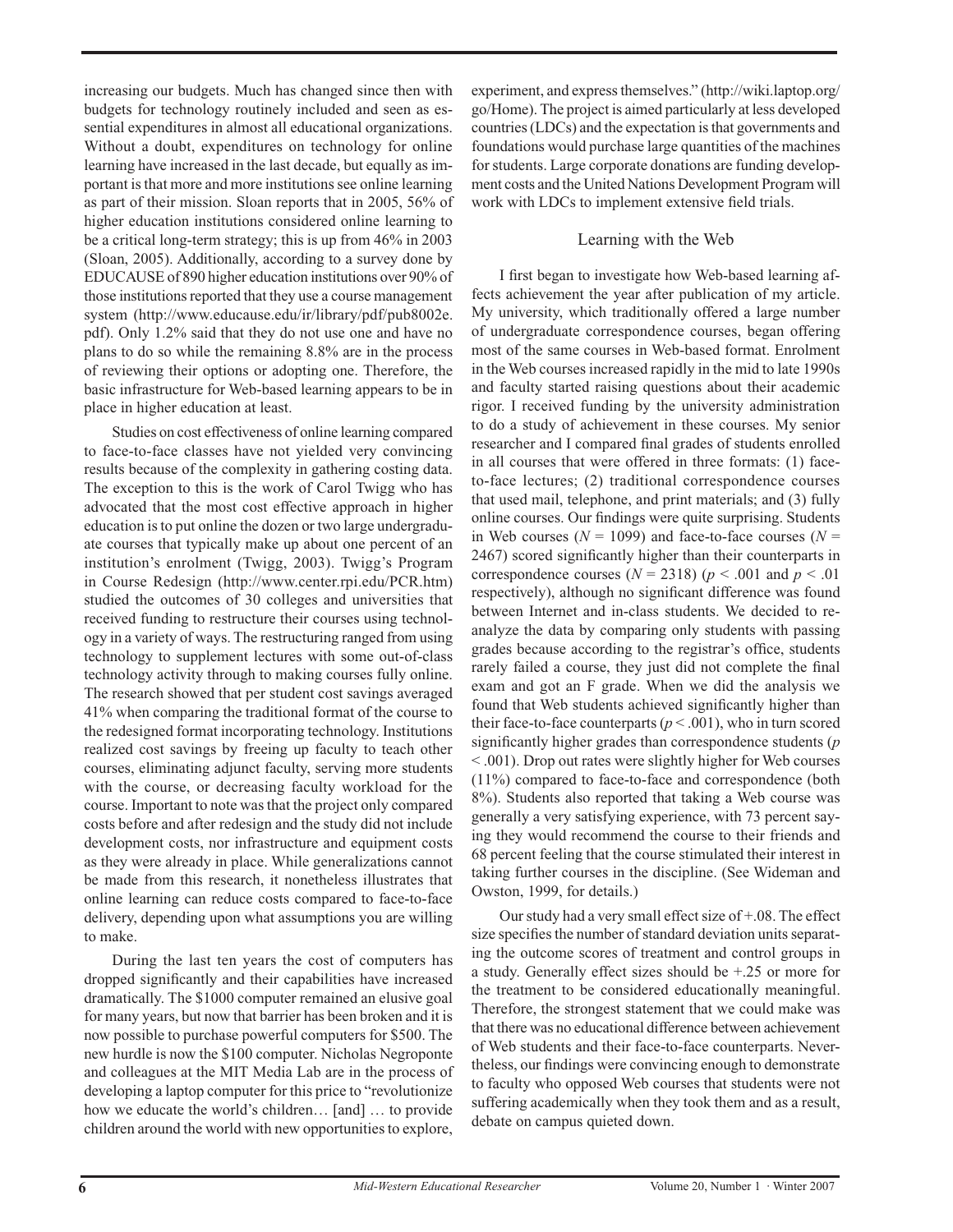The findings of our study are consistent with most other studies that compare technology-based learning to traditional methods, namely that technology offers very none to modest improvements in student performance. For example, Kulick (2003) summarized the effect sizes of technology in various subject areas reported in studies since 1990 and in reviews of studies published before then. He concluded that integrated learning systems (ILS) to teach reading make little or no difference in reading outcomes, but they produce small effects on math skills (+.40); word processors produced small effects on writing (+.30). Similarly, Kimitta and Davis (2004) who synthesized many of the meta-analyses in the literature conclude:

Computer technologies generally have a positive effect on academic achievement. Within this finding there is great variance. On average, the strength of the correlation between computer technologies and student achievement varies from low to moderate. Most of the effect sizes range from .10 to .40. Rarely in the literature are there overtly strong relationships.

Robert Bernard and colleagues at Concordia University carried out an exhaustive meta-analysis of 232 studies on distance education (DE) between 1985 and 2002 to compare the effectiveness of DE and classroom instruction on student achievement as well as other variables (Bernard et al., 2004). There was a wide range of technologies and media used in the DE studies they examined, although many of them included the Web, discussion groups, or email. The authors concluded that there is a very small yet statistically significant effect favoring DE conditions (effect size = .01) on overall achievement outcomes, however the variability across studies was wide and significant. When they compared synchronous and asynchronous DE achievement to in-class environments, achievement results favored asynchronous DE slightly more (effect size  $= .05$ ).

All of the studies cited above examined course grades or other traditional outcome measures. Thus, there seems to be mounting evidence that when assessing Web-based learning in general with these kinds of measures we are unlikely to see any educationally significant advantage of the Web over traditional ways of teaching and learning. Undoubtedly, there will be specific implementations of Web-based learning that work exceptionally well and those that do not, so our goal should be to identify these and discontinue simple comparative studies.

### Future Research Directions

So where does that leave us today with respect to my three criteria? First, I would surmise that the Web has met expectations in terms of providing more opportunities to access learning than before. However, we still need to address the issue of the digital divide, not so much by more general research, but by implementing and assessing specific programs designed to close the access gap particularly across income levels. I do not think that we need more studies on

the cost effectiveness of the Web as a teaching and learning tool. The Web is here with us and is ubiquitous; the justification for using it will likely not be on cost, but on educational grounds (except perhaps in corporate training where travel costs to attend courses is a significant factor for physically diversified companies). As for improved learning, the third issue, we saw above that the Web cannot be strongly rationalized on that basis either, so continued research comparing Web-based courses to traditional face-to-face classes is no longer productive. I believe what is now needed is a research agenda that examines various ways of organizing instruction using the Web and how the many new technologies that the Web has given rise to can be used for teaching and learning with the net savvy generation in our schools. I will summarize some of my thoughts on these topics next.

*Blended Learning.* A trend that has become popular in the last several years is to integrate traditional face-to-face instruction with Web-based learning. Known as blended or sometimes hybrid learning, this method of organizing courses is gaining ground on many campuses due to disenchantment with the lack of personal interaction among faculty and students in fully online courses. Moreover, it appeals to faculty because blended learning courses require less expertise and resources to mount than fully online courses, and students like the approach because of the flexibility it provides in their study schedules. Blended learning is not seen by most scholars in the field as something added on to an existing course, but as a thoughtful restructuring of a course that moves tasks and activities to the Web that may be more effectively handled there, and retaining those activities for the classroom that require interaction and dialogue. (See Bonk and Graham, 2006, for a recent thorough discussion of blended learning and how it is being implemented around the world.)

Most outcomes research on blended learning has been carried out at the undergraduate level, where it tends to show that blended learning has some distinct advantages for students over traditional lectures and fully online courses. Twigg (2003) reported that student learning improved in 20 of the 30 courses she studied compared to the former versions of the courses, while the rest showed no significant difference. The University of Central Florida's extensive experience with blended learning suggests that on average, blended courses consistently have higher success rates and lower withdrawal rates than their comparable face-to-face courses and fully online courses (Dziuban, Hartman, Juge, Moskal, and Sorg, 2006), a finding also supported by Twigg (2003). Additionally, the majority of faculty teaching in those courses at the University of Central Florida indicated that more and higher quality interaction occurred in their blended courses than in their comparable face-to-face sections. In a study I led of eight Canadian universities using blended learning, students reported that they liked blended learning because it provides scheduling flexibility and varied learning opportunities, while maintaining traditional classroom experiences such as in-class discussion (Owston, Garrison, and Cook, 2006). Both faculty and students in the study felt that the online component of blended learning encouraged the develop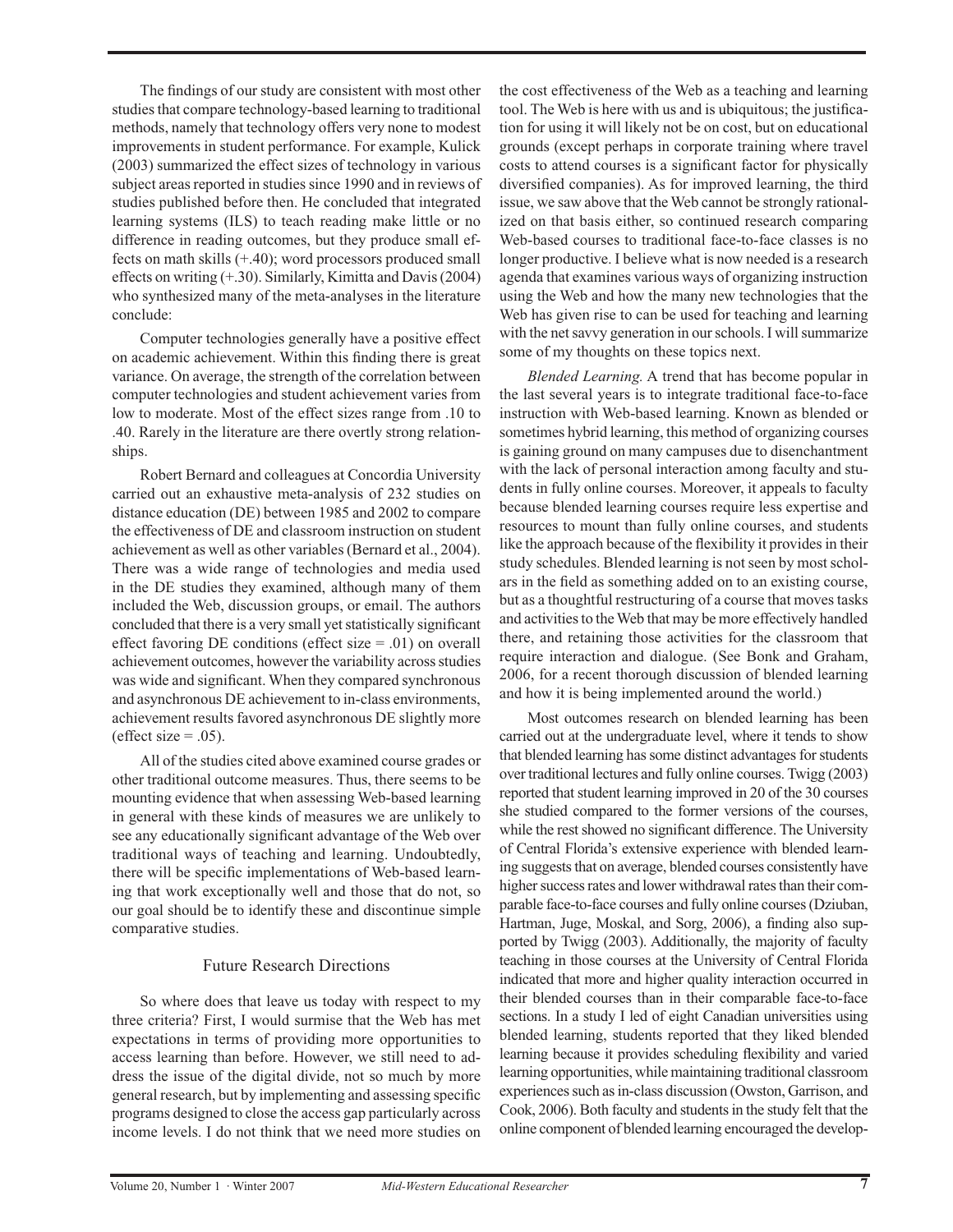ment of critical thinking skills, and faculty found that they got to know their students better as individuals in blended courses than they would have in traditional lectures. Additionally, we found high levels of student and faculty satisfaction with their blended course experiences. What we need now is research that focuses on the pedagogy of blended learning and the technology employed. Pedagogical research needs to consider such issues as the nature of the activities best suited for online and face-to-face interaction, the appropriate balance between the two instructional modes for particular kinds of courses, creation and maintenance of a sense of community among students, and whether there are some course subject areas where blended learning is more appropriate than others. As for the technology itself, research is needed to look at how existing tools such as course management systems, with what many consider to have serious pedagogical limitations, can be adapted to blended learning, and studies need to be done on how new tools such as the ones I describe next can be integrated into the blended learning experience.

*ParticipatoryWeb Tools.* A new generation of Web-based tools has emerged over the past few years that allow people to create, share, modify, augment, and comment on content as well as socialize with others having the same interests. Some use the term Web 2.0 to set apart this generation of tools with those that preceded them; others call it the Read/Write Web or the social Web. I prefer the term Participatory Web as I believe it has more of an intuitive meaning. Simply put the previous generation of Websites was passive, but this generation allows users to actively participate with others and contribute to the Web. The tools that are part of the Participatory Web are already well known to students in our schools, but not so well know by the rest of us. They include *wikis* (a collaborative Webspace where users can create and edit content, *blogs* (easily updateable Websites used for personal diaries), and *audio/video casting* (downloading and uploading audio or video files). The Web sites that represent the Participatory Web include:

- *Flickr* which allows sharing photos publicly, privately, or in special interest groups; commenting on your own or other's photos; and organizing photos. *•*
- *MySpace* which is the most popular Website in the U.S and one of the most visited in the world—a place for people to meet, make friends, share photos, chat, download music, and join discussion forms, to name only some of the activities at the site. *•*
- *Del.icio.us* which is a site where people share bookmarks to their favorite Website and add commentary about the sites. *•*
- *Wikipedia* which is a wiki-based encyclopedia where anyone can make an entry on any topic or edit anyone else's entry. *•*

There are far too many potential uses of these tools for teaching and learning for me to attempt a discussion here, so I refer you to the recent book *Blogs, wikis, podcasts, and*

*other powerful tools for the classroom* (Richardson, 2006) that has a good description of these tools and their educational applications. Because of their newness, there is almost no research available on the pedagogical uses of these tools. Nevertheless, as Richardson points out, educators should understand and learn to use them because our students are using them outside of school and their underlying concepts define a significant new direction for the Web.

*Serious Games.* Although it might seem like an oxymoron, a new field of study is emerging that is usually referred to as serious game research. Two leaders in this field are Marc Prensky and James Paul Gee. Prensky, a game developer himself, presents a very compelling argument of why games are an engaging way for students to learn (Prensky, 2006). He makes the point that by the time students graduate from college they will have spent about 5000 hours reading but 10,000 hours playing games. Games can be an engaging and challenging tool that help young people learn successfully states Prensky, and it behooves us to bring gaming design principles into the classroom in the design of learning activities. Gee is an accomplished linguist who discovered the impact of games on learning later on in his career by observing his own child play commercial games and then playing them himself. In his book *What video games have to teach us about learning and literacy* (Gee, 2003), Gee documents 36 learning principles found in good games that are a far cry from the skill-drill-test routine prevalent in many classrooms today. Gee argues that educators need to give serious attention to these learning principles as they fit better with the needs of today's generation of students.

My colleagues and I are also involved in research on serious games. Several years ago we received funding from Canada's Social Sciences and Humanities Research Council to develop a research network to develop prototype games and simulations for learning and to study their impact on learners. Called Simulation and Advanced Gaming Environments (SAGE) for Learning, our network is making significant progress in developing this field of research. I am leading a team in SAGE that is developing the Virtual Usability Laboratory (http://VULab.ca), which we can use to record screen interactions and audio of students playing games on our server when they are in remote locations such as classrooms or laboratories. The tool also pops up pre- and postgame questions that the researcher sets up in advance. The videos and question answers obtained from the tool are then available for qualitative coding and analysis to discover design problems and usability issues. Another study I am leading is examining the effects on grade 4 students' literacy skill development when they do curriculum-related research and develop games to test their fellow students' skills (see http://www.gamestudy.ca). Students use a Web-based *game shell* that provides them with templates of popular board games such as Tic-Tac-Toe and Trivia into which they can enter questions based on their research on the curriculum topics. A SAGE researcher developed this shell which can be accessed at http://www.savie.qc.ca/carrefourjeux/ an/accueil.htm/.